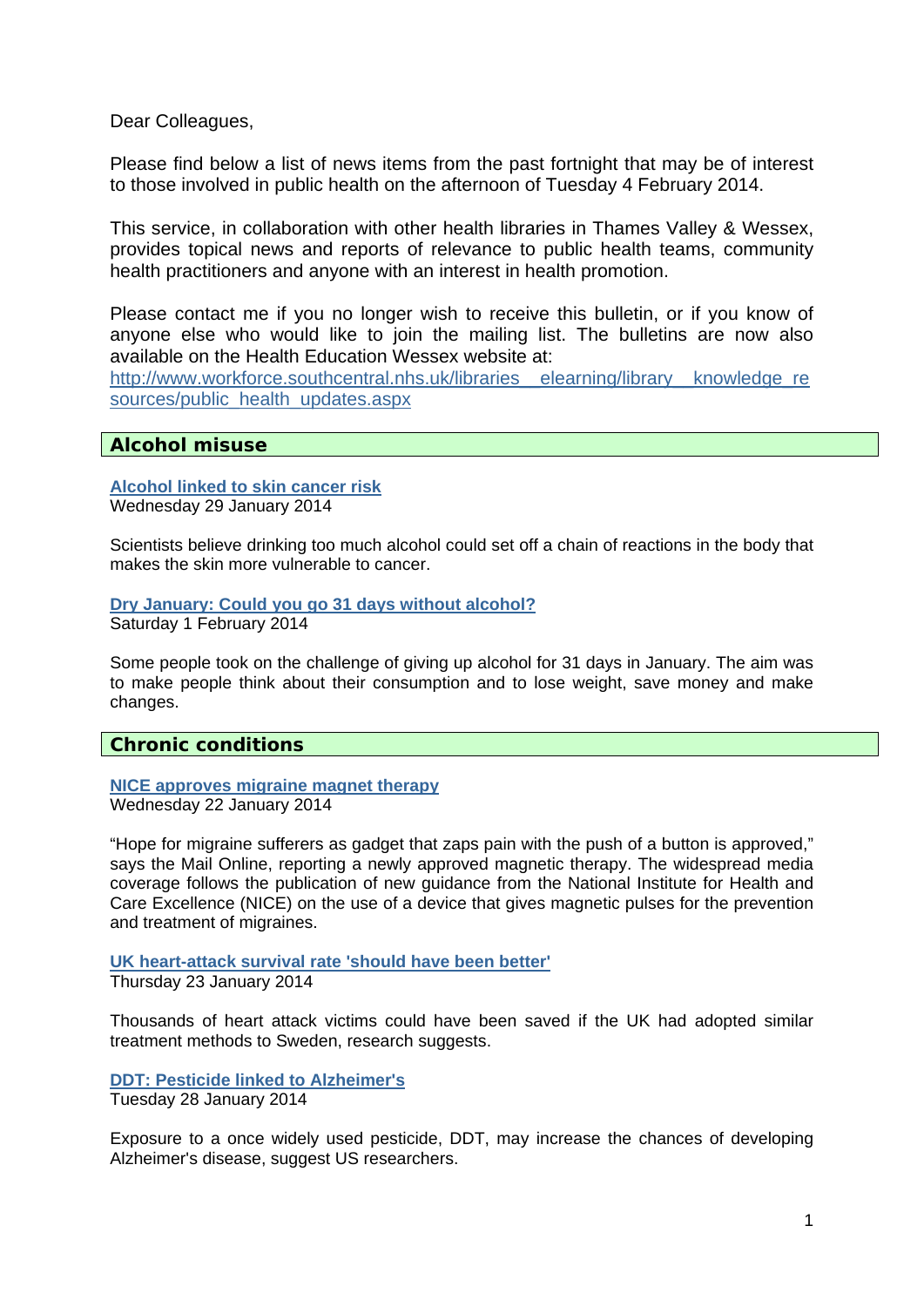#### **[DDT pesticide exposure may up Alzheimer's risk](http://www.nhs.uk/news/2014/01January/Pages/DDT-pesticide-exposure-may-up-Alzheimers-risk.aspx)**

Tuesday 28 January 2014

"DDT: Pesticide linked to Alzheimer's," BBC News reports. A US study found that levels of the now banned pesticide DDT were almost four times higher in people with a confirmed diagnosis of Alzheimer's disease.

**[Multiple sclerosis 'linked to food bug'](http://www.bbc.co.uk/news/health-25925658)**

Wednesday 29 January 2014

A food poisoning bacterium may be implicated in MS, say US researchers. Lab tests in mice by the team from Weill Cornell Medical College revealed a toxin made by a rare strain of Clostridium perfringens caused MS-like damage in the brain.

**[Heart failure patients may have higher cancer risk](http://www.nhs.uk/news/2014/01January/Pages/Heart-failure-patients-may-have-higher-cancer-risk.aspx)** Wednesday 29 January 2014

"Heart attacks increase the risk of developing cancer," is the completely inaccurate headline on the Mail Online website.

# **[Research 'changing the treatment of cancer'](http://www.bbc.co.uk/news/health-25924274)**

Tuesday 28 January 2014

There is a growing realisation among experts that cancer is developing resistance to the treatments currently being used to combat it. This is leading to a fundamental rethink of the way the field is being researched.

**[Cancer 'tidal wave' on horizon, warns WHO](http://www.bbc.co.uk/news/health-26014693)** Tuesday 4 February 2014

The globe is facing a "tidal wave" of cancer, and restrictions on alcohol and sugar need to be considered, say World Health Organization scientists.

## **[Cancer: A global threat](http://www.bbc.co.uk/news/health-26031748)**

Tuesday 4 February 2014

Globally, one in five men and one in six women will develop cancer before the age of 75. And one in eight men, and one in twelve women, will die from the disease. Cancer is the leading cause of economic loss through premature death and disability worldwide - because of the vast sums spent on treatment, but also in lost economic and social activity.

**[Sons: Caring for Dad with dementia is 'heartbreaking'](http://www.bbc.co.uk/news/health-26031974)** Tuesday 4 February 2014

Tom Wright was aged 56 when he was diagnosed with early onset dementia seven years ago. Since then his sons Ben, 21 and Nick, 28 have had the "heartbreaking" task of caring for him full-time.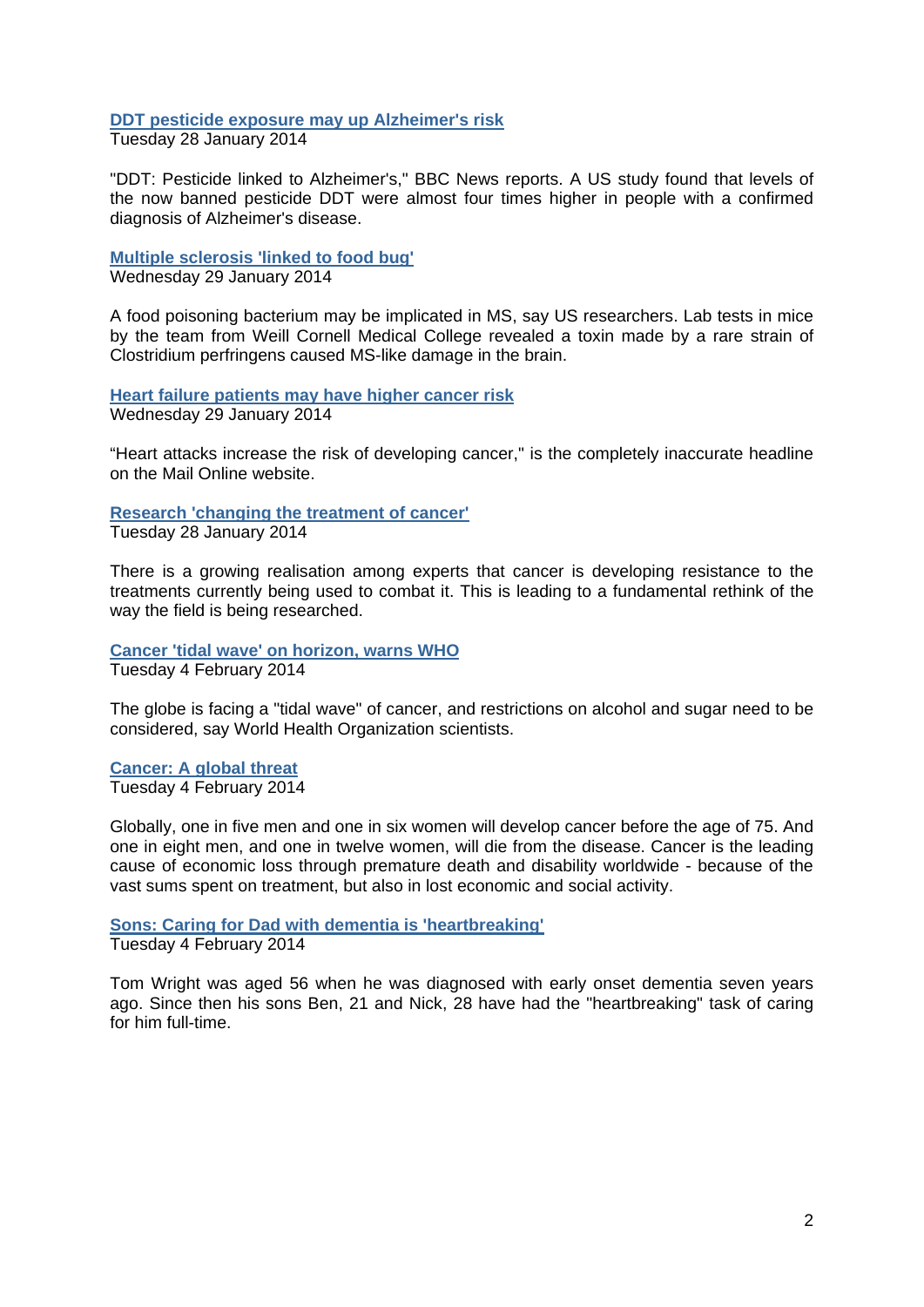#### **Communicable diseases**

**[H7N9: Bird flu cases surge ahead of Chinese New Year](http://www.bbc.co.uk/news/health-25849629)**

Thursday 23 January 2014

A surge in cases of the deadly new strain of bird flu has been reported in China at the beginning of 2014.

**[New strains of the Black Death could emerge](http://www.nhs.uk/news/2014/01January/Pages/New-strains-of-the-Black-Death-could-emerge.aspx)**

Tuesday 28 January 2014

"Plague that killed millions is able to rise from the dead," warns The Independent after a new study looked at the genetic history of the Yersinia pestis bacteria.

## **Diet & nutrition**

**[Lingonberries claimed to prevent weight gain](http://www.nhs.uk/news/2014/01January/Pages/Lingonberries-claimed-to-prevent-weight-gain.aspx)** Friday 24 January 2014

"Lingonberries 'could prevent weight gain'," says The Daily Telegraph, reporting on the socalled "superberries" from Scandinavia. But before rushing your local Swedish grocer, it's worth noting that these tests were done on mice.

**[Vitamin D not needed for healthy people, study finds](http://www.bbc.co.uk/news/health-25861078)** Friday 24 January 2014

There is little reason to prescribe vitamin D supplements to healthy adults to reduce the risk of diseases or fractures, say researchers writing in the Lancet. They found no significant reduction in risk in any area after analysing more than 100 trials.

**[Genetically-modified purple tomatoes heading for shops](http://www.bbc.co.uk/news/science-environment-25885756)**

Friday 24 January 2014

The prospect of genetically modified purple tomatoes reaching the shelves has come a step closer. Their dark pigment is intended to give tomatoes the same potential health benefits as fruit such as blueberries.

## **['Good' cholesterol can turn 'bad', study finds](http://www.nhs.uk/news/2014/01January/Pages/Good-cholesterol-can-turn-bad-study-finds.aspx)**

Monday 27 January 2014

"Good cholesterol also has a nasty side that can increase the risk of heart attacks," BBC News reports after a US study has suggested that labelling cholesterol either "good" or "bad" is oversimplifying a complex situation.

**[University of Edinburgh leads research on eating habits](http://www.bbc.co.uk/news/uk-scotland-25904449)** Monday 27 January 2014

A £7.4m research initiative led by the University of Edinburgh is to aim to explain what drives people's appetites.

**[Horsemeat found in food 'three years' before scandal](http://www.bbc.co.uk/news/uk-england-25914459)**

Tuesday 28 January 2014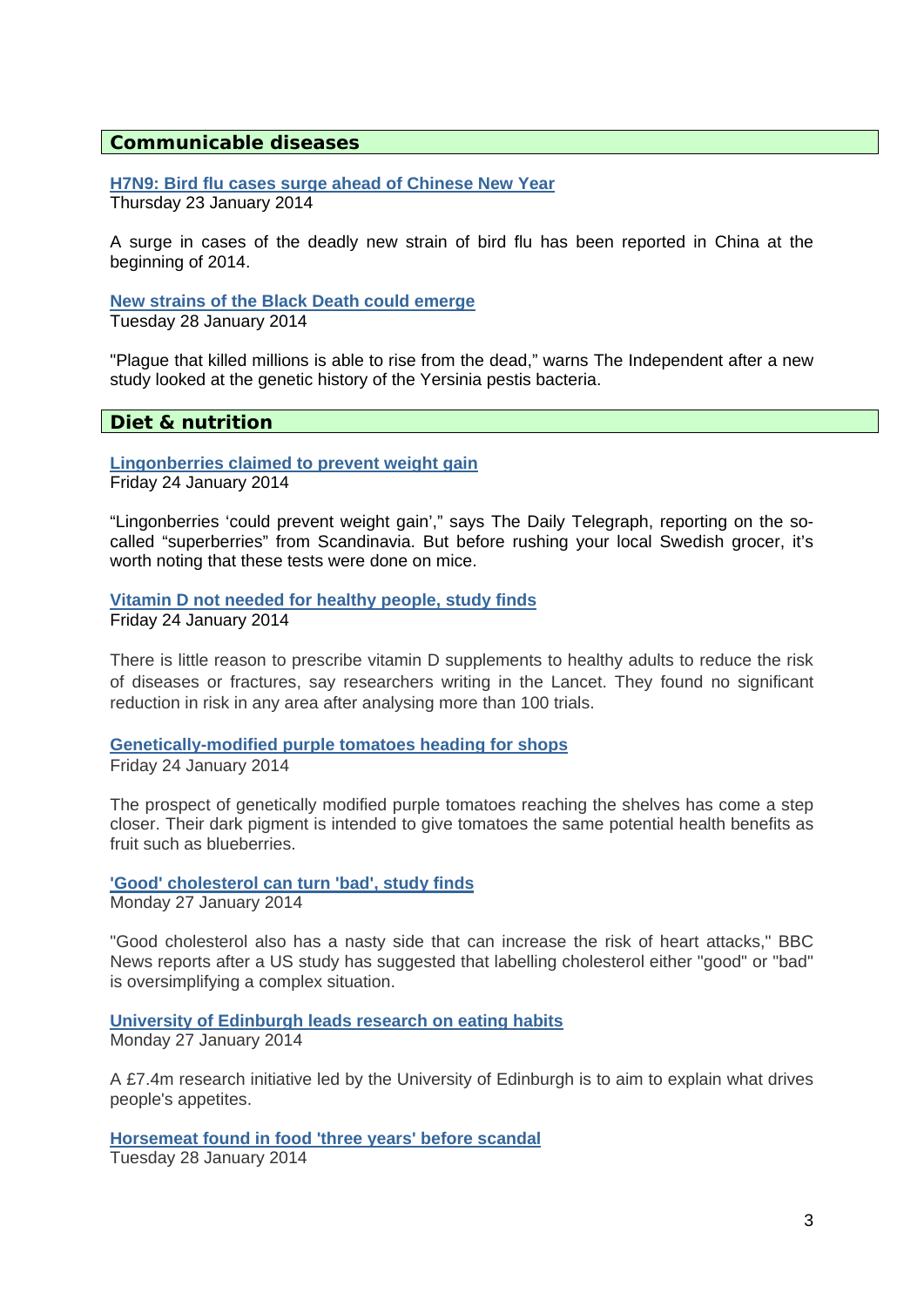Thousands of tonnes of horsemeat probably entered the food chain in the three years before last year's food crisis, according to a frontbench Labour MP.

#### **[Peanut allergy therapy shows promise](http://www.nhs.uk/news/2014/01January/Pages/Peanut-allergy-therapy-shows-promise.aspx)**

Thursday 30 January 2014

"A tough nut cracked? Scientists discover new treatment for peanut allergy sufferers," is the punning headline in The Independent. It comes from research that suggests that exposing children with a peanut allergy to trace elements of peanuts boosts their tolerance to the nut.

#### **[Can vitamins be used to treat ADHD in adults?](http://www.nhs.uk/news/2014/01January/Pages/Can-vitamins-be-used-to-treat-ADHD-in-adults.aspx)**

Friday 31 January 2014

"Vitamins 'effective in treating ADHD symptoms'," BBC News reports, saying that a wide range of nutrients, including vitamin D, iron and calcium, may improve brain functioning.

**[Genes and diet may influence lifespan](http://www.nhs.uk/news/2014/01January/Pages/Genes-may-impact-on-diet-and-aging.aspx)**

Friday 31 January 2014

"Could a blood test help you choose between the Atkins and 5:2? Genes could hold secret to the diets that best suit our bodies," claims the Mail Online. However, no such test is available to help you pick your diet craze. It should also be noted that the research the story is based on did not involve humans, but microscopic bacteria-eating worms.

#### **[Serious food allergies 'have changed our lives'](http://www.bbc.co.uk/news/health-25966298)**

Thursday 30 January 2014

Even something as simple as eating a sandwich from her packed lunch which has been touched by crumbs of cake can trigger a severe and potentially life-threatening allergic reaction in Niamh Rooney.

#### **[Sugar intake linked to heart disease deaths](http://www.nhs.uk/news/2014/02February/Pages/Sugar-intake-linked-to-heart-disease-deaths.aspx)**

Tuesday 4 February 2014

"Three fizzy drinks per day could triple chance of heart disease," says The Daily Telegraph. Its headline is based on a major US study showing a link between high levels of sugar consumption and a higher relative risk of dying from cardiovascular disease (CVD).

## **Disability**

**[Cells from eyes of dead 'may give sight to blind'](http://www.bbc.co.uk/news/health-25977215)** Saturday 1 February 2014

Cells taken from the donated eyes of dead people may be able to give sight to the blind, researchers suggest. Tests in rats, reported in Stem Cells Translational Medicine, showed the human cells could restore some vision to completely blind rats.

**[Donated human eye cells could help restore vision](http://www.nhs.uk/news/2014/02February/Pages/Donated-human-eye-cells-could-help-restore-vision.aspx)** Monday 3 February 2014

"Cells from eyes of dead 'may give sight to blind'," BBC News reports….. However, the research was carried out in rats genetically engineered to develop visual impairment, so it's not something that will be used to treat people any time soon.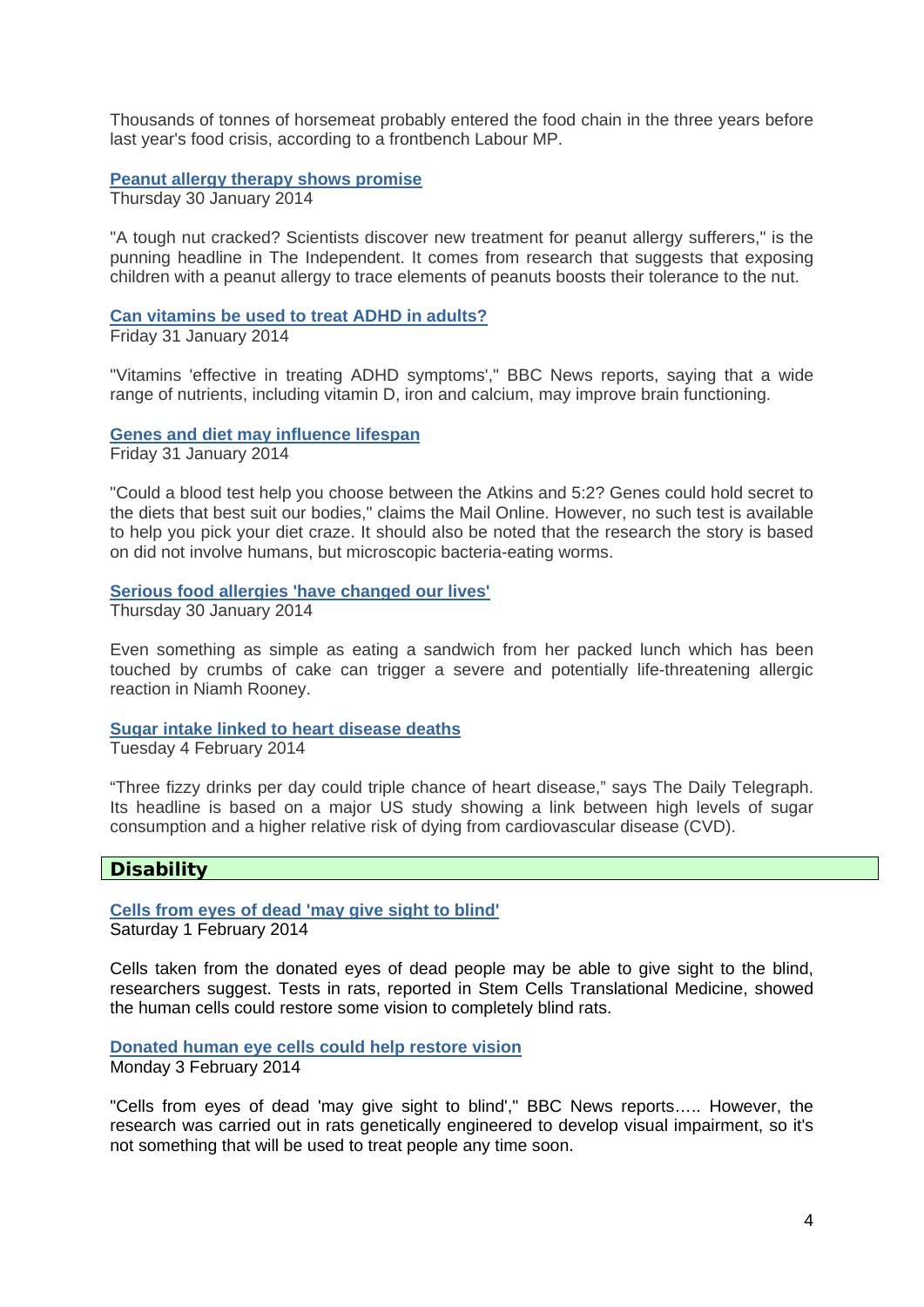#### **[Technology is helping to give genetic disorders a name](http://www.bbc.co.uk/news/health-25978111)** Sunday 2 February 2014

"Yes, my husband had to resuscitate him," says Rachel Jeffares calmly, as she describes one particularly traumatic episode when her three-year-old son Nate stopped breathing at home one night.

# **['Tinnitus risk' of noisy nights out](http://www.bbc.co.uk/news/health-25980275)**

Monday 3 February 2014

About two-thirds of people are left with ringing in their ears after a night out at a club, gig or pub, a poll suggests. Campaign group Action on Hearing Loss said the poll of 1,000 adults also showed a third would ignore the "safe level" on their music players.

# **Drug Misuse**

**[Khat: What impact will UK herb stimulant ban have?](http://www.bbc.co.uk/news/uk-25854577)** Thursday 23 January 2014

Home Secretary Theresa May is banning a herb called khat, a stimulant chewed by large sections of the Somali community and grown mainly in East Africa. The UK is the biggest western importer of the plant, which in the next few months will become classified as a class C drug.

**[New 'legal highs' pose challenges and risks](http://www.bbc.co.uk/news/uk-england-25878280)** Sunday 26 January 2014

Scientists testing "legal highs" say they are coming across new mind-altering psychoactive substances.

**[Silent danger: Living with a secret addiction](http://www.bbc.co.uk/news/uk-northern-ireland-25886818)**

Tuesday 28 January 2014

"I thought I was hurting myself and my family and felt it was better to take my own life rather than endure this any more." That is how a French academic, currently living and working in Northern Ireland, explained the burden of living with a secret addiction.

**[Ex-heroin user: addiction never goes away](http://www.bbc.co.uk/news/entertainment-arts-26015904)** Monday 3 February 2014

Tributes have been paid to Oscar winning actor Philip Seymour Hoffman, who died aged 46 from an apparent drugs overdose. The actor had given up drugs for 23 years before reportedly turning to heroin in 2013…. Recovering heroin addict Dominic Ruffey, 40, claims addiction "doesn't go away."

# **Environmental health**

**[EU air pollution target 'still too high' for heart health](http://www.bbc.co.uk/news/health-25827304)** Wednesday 22 January 2014

A study confirming a link between atmospheric pollution and heart-attack risk strengthens the EU case for tougher clean-air targets, experts say.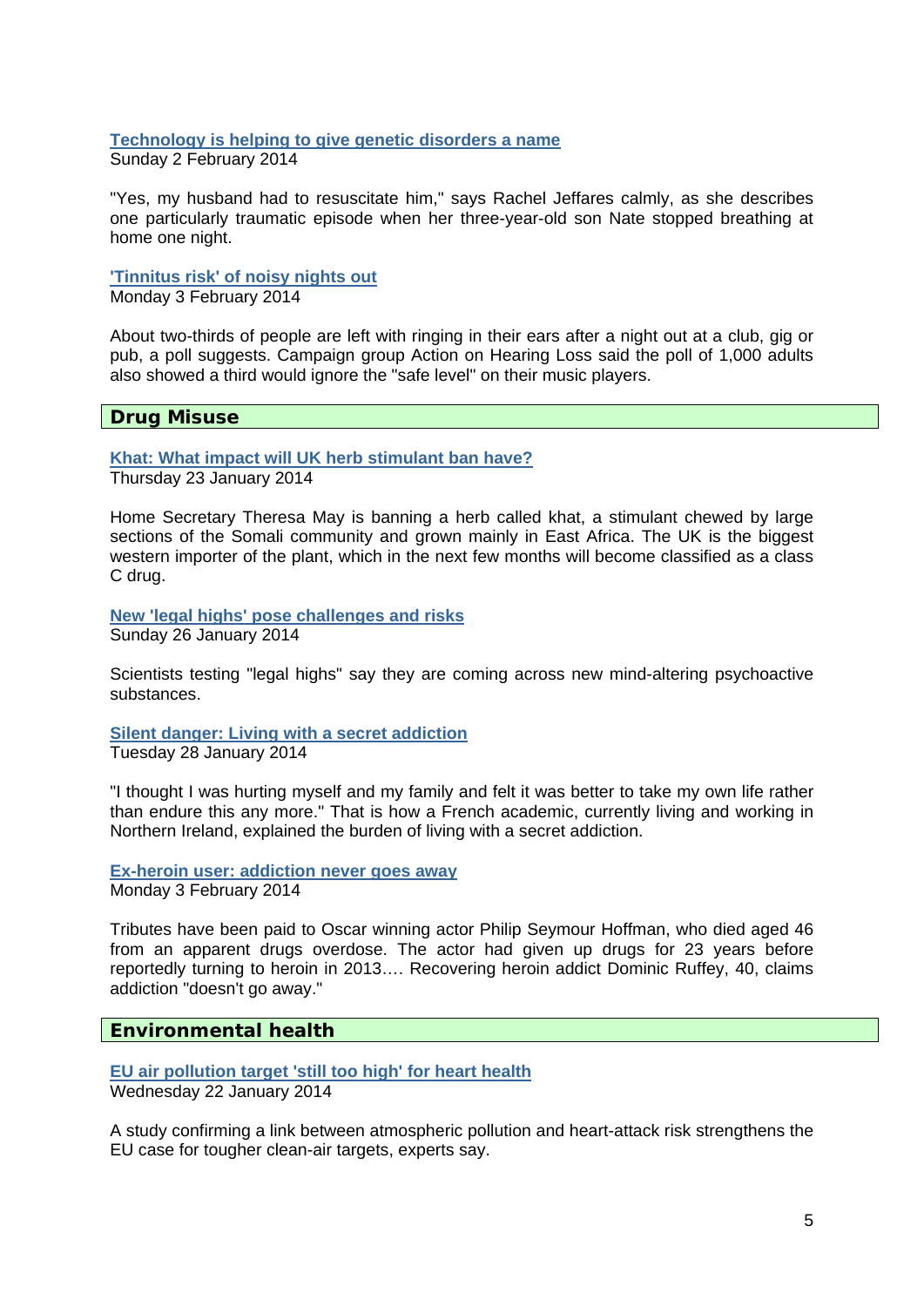## **Health promotion**

# **[New calls to change sex and relationship education](http://www.bbc.co.uk/newsbeat/25921487)**

Tuesday 28 January 2014

Charities and educational groups are drawing up their own guidelines for teaching about sex and relationships in school. It follows the government saying it had no plans to update current guidance, which is nearly 14 years old and doesn't mention the internet.

## **Health services administration**

**[Patients should be pushier with GPs, says watchdog chairman](http://www.bbc.co.uk/news/uk-25890572)** Saturday 25 January 2014

Prof David Haslam, chairman of the National Institute of Health and Care Excellence (NICE) told the Daily Telegraph people should see themselves as equal partners with their doctors.

**[Are your medical records in danger?](http://www.bbc.co.uk/news/health-25919399)** Tuesday 28 January 2014

Householders across England have started receiving leaflets about a new NHS scheme called Care.data….. But to some the data-sharing project represents an attack on privacy and confidentiality. Should we be concerned?

**[Giant patient records database 'should be delayed'](http://www.bbc.co.uk/news/uk-england-devon-26030479)** Tuesday 4 February 2014

The roll-out of a new NHS data-sharing scheme involving medical records should be delayed as patients have been left "in the dark", a patient watchdog says.

**[NHS warned it 'could go bust without radical change'](http://www.bbc.co.uk/news/health-26005262)** Sunday 2 February 2014

The head of the health watchdog the Care Quality Commission has made a strong attack on the NHS in England, saying it will go bust without radical change.

**[Councils 'pay too little for home care'](http://www.bbc.co.uk/news/uk-26028944)**

Tuesday 4 February 2014

A BBC investigation has found that most local authorities in England are paying less for personal home care than the minimum recommended amount.

## **Infant & child health**

## **[Are home births 'unethical' and 'dangerous'?](http://www.nhs.uk/news/2014/01January/Pages/Are-home-births-unethical-and-dangerous.aspx)**

Thursday 23 January 2014

"Home births could be as dangerous as 'driving without putting your child's seatbelt on'," The Independent reports. The headline is based on a recently published narrative review that looked at home births and future risk to the child following birth...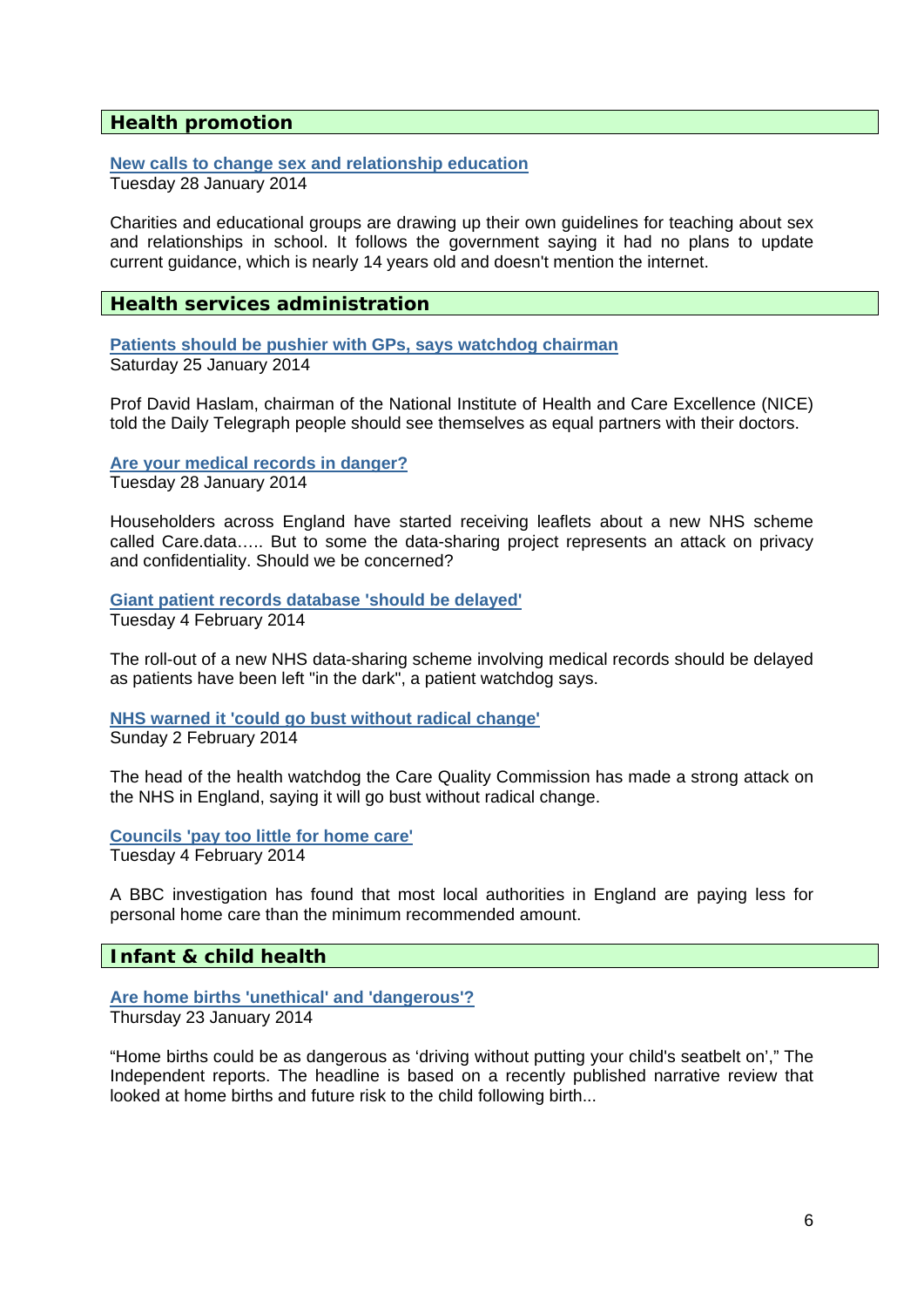**[Baby heart-disease risk 'shaped early in pregnancy'](http://www.bbc.co.uk/news/health-25850664)** Friday 24 January 2014

A baby's development in the womb in the first weeks of life is critical for future heart health, research suggests.

**[Pregnant mother's fatty diet 'may alter baby's brain'](http://www.bbc.co.uk/news/health-25864893)** Saturday 25 January 2014

A high-fat diet during pregnancy has the potential to alter a baby's developing brain and increase its chances of obesity later in life, animal studies suggest.

**[Making music videos 'helps young cancer patients cope'](http://www.bbc.co.uk/news/health-25878958)** Monday 27 January 2014

Music therapy can help teenagers and young people cope better when faced with treatment for cancer, a study in Cancer journal suggests.

**[Pregnant binge drinking 'affects child's behaviour'](http://www.nhs.uk/news/2014/01January/Pages/Pregnant-binge-drinking-affects-childs-behaviour.aspx)** Monday 27 January 2014

"One binge in pregnancy 'harms child years later': Children 'more likely to be badly behaved' if their mother drinks more than two glasses of wine," reports the Mail Online.

**[Magnet rods straighten curved spines, say guidelines](http://www.bbc.co.uk/news/health-25911384)** Tuesday 28 January 2014

Children with crooked backs could benefit from a new treatment that uses magnetic rods to straighten the spine, say draft guidelines for England.

## **Men's health**

**[Does marriage make your bones grow stronger?](http://www.nhs.uk/news/2014/01January/Pages/Does-marriage-make-your-bones-grow-stronger.aspx)** Friday 24 January 2014

"Marriage really does make you stronger: Husbands have tougher bones than their single counterparts," reports the Mail Online – but apparently this only applies if the man marries after the age of 25.

**[Could stem cell research spell the end of baldness?](http://www.nhs.uk/news/2014/01January/Pages/Could-stem-cell-research-spell-the-end-of-baldness.aspx)** Wednesday 29 January 2014

"Baldness has plagued men for centuries, but the dreaded comb-over may soon be history," The Times reports, somewhat prematurely. This news comes from laboratory research in which human skin cells were injected into mice.

## **Mental health**

**[Mental Health Act detentions up 12%](http://www.bbc.co.uk/news/health-25926205)** Tuesday 28 January 2014

The number of people in England being detailed under the Mental Health Act has risen by 12% in the past five years, according to the NHS regulator.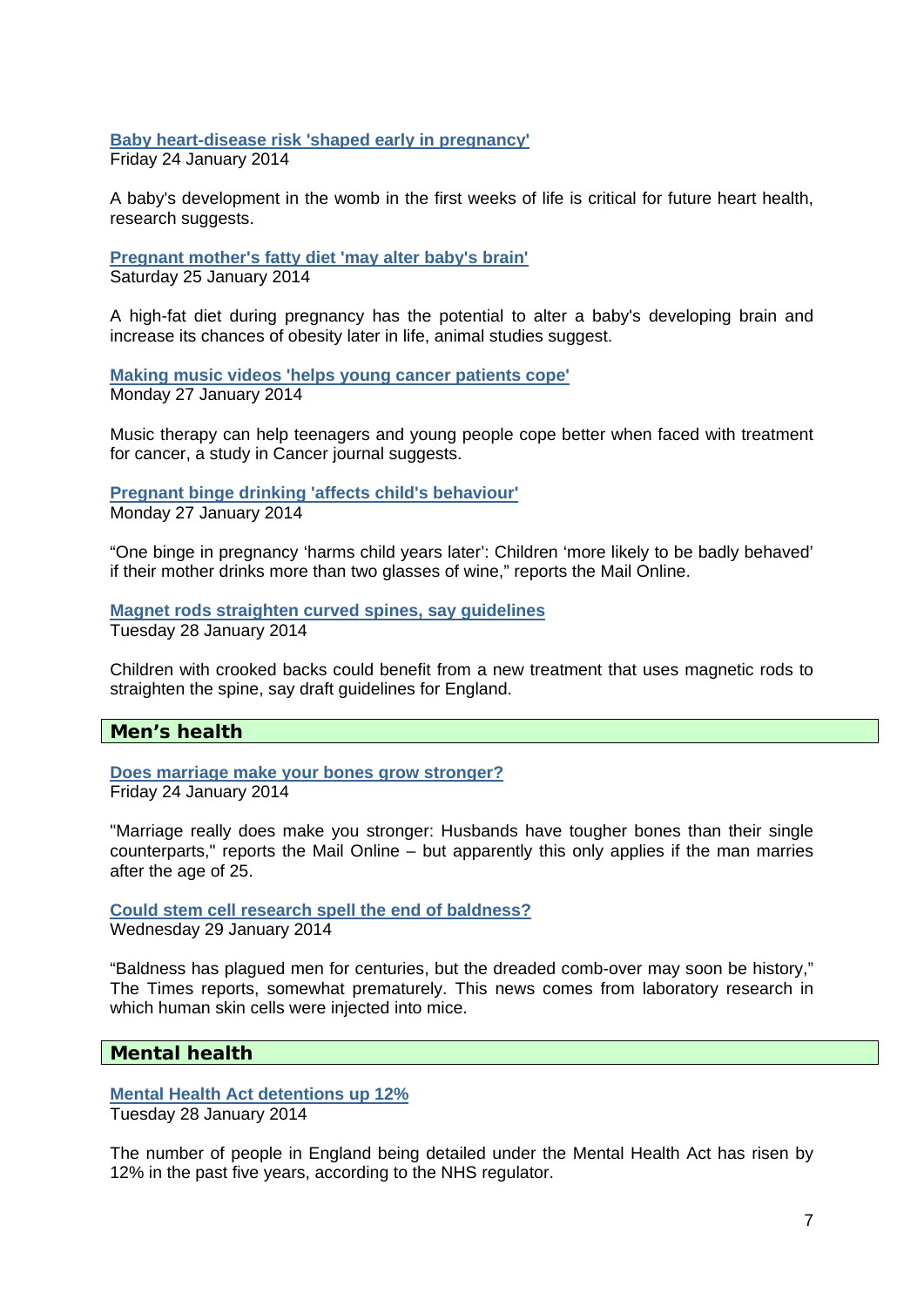**[Hospital admissions for eating disorders up 8%](http://www.bbc.co.uk/news/health-25960988)** Thursday 30 January 2014

Hospital admissions for eating disorders rose by 8% in England from 2012 to 2013, official figures show.

**[Medics see rise in 'healthy eating' disorder Orthorexia](http://www.bbc.co.uk/news/health-25967423)**

Thursday 30 January 2014

The number of people becoming dangerously obsessed with healthy eating is growing, according to health experts. Sufferers of the eating disorder, known as Orthorexia Nervosa, focus on maintaining a restricted diet rather than achieving a certain weight.

## **Obesity**

**[Gastric balloon pill launched in UK](http://www.nhs.uk/news/2014/01January/Pages/Gastric-balloon-pill-launched-in-UK.aspx)** Wednesday 22 January 2014

Most of the UK media has got rather overexcited about the UK launch of Obalon, a gastric balloon in pill form that can be swallowed to help overweight people achieve rapid weight loss without invasive surgery.

**[BMI obesity measure 'needs to be lower' for millions in UK](http://www.bbc.co.uk/news/health-25829083)** Wednesday 22 January 2014

Millions of people from ethnic minority groups who may be at risk of weight-related diseases are not showing up as obese under current tests, experts say.

**[Central heating could be contributing to obesity](http://www.nhs.uk/news/2014/01January/Pages/Central-heating-could-be-contributing-to-obesity.aspx)** Thursday 23 January 2014

"Overheated homes and offices adding to weighty problem," The Daily Telegraph reports. Dutch researchers have argued that the widespread use of central heating stops people's bodies using up energy to stay warm, which could be helping drive up obesity levels.

**[Stoke-on-Trent obese sent 'motivational' weight loss texts](http://www.bbc.co.uk/news/uk-england-stoke-staffordshire-26021215)** Monday 3 February 2014

Obese people in Stoke-on-Trent will be sent text messages to encourage them to lose weight, the city council has said.

**[England's fattest areas: Copeland 'most overweight borough'](http://www.bbc.co.uk/news/uk-england-26037619)**

Tuesday 4 February 2014

Copeland in West Cumbria is the fattest local authority area in England, according to new government figures.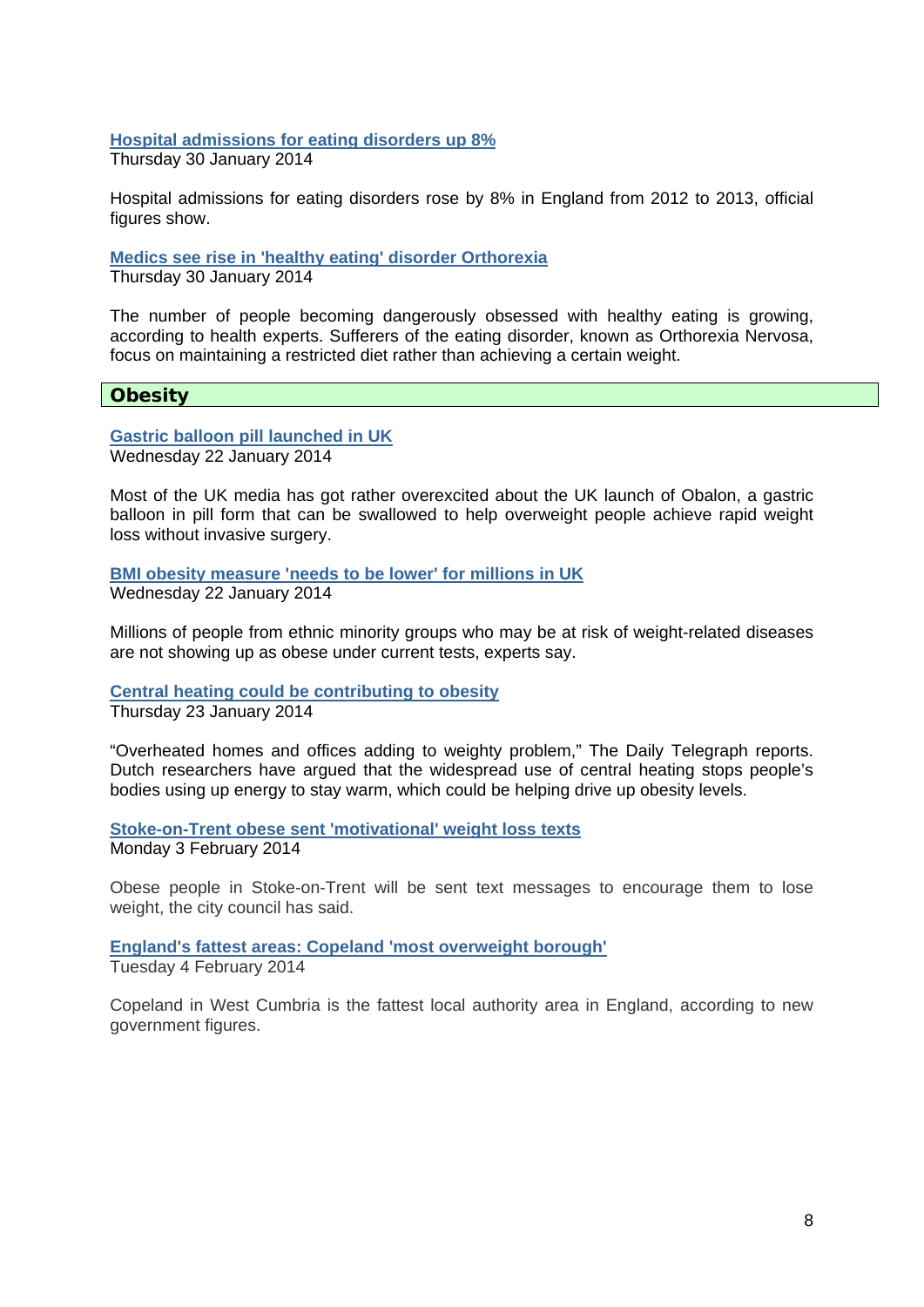#### **Older people**

**[Older cancer patients 'should not be written off'](http://www.bbc.co.uk/news/uk-25873930)**

Friday 24 January 2014

Older cancer patients should not be "written off" as too old for treatment, a charity has warned. Macmillan Cancer Support said decisions on care should be made based on a patient's fitness, not their age.

## **Physical activity**

#### **[Why city life may be bad for you](http://www.bbc.co.uk/news/health-25942138)**

Thursday 30 January 2014

When it comes to getting people to be more active, much of the attention is focused on the improving sports facilities, encouraging people to join the gym or lambasting schools for not doing enough PE. But could another crucial factor be the way neighbourhoods are designed?

#### **[Poor areas suffer 'inactivity pandemic'](http://www.bbc.co.uk/news/health-25959582)**

Friday 31 January 2014

A "pandemic" of inactivity in poor areas of England is leading to premature deaths, a report shows. The analysis by UKactive, which represents the leisure industry, found 13 of the 15 local authorities where people were the most inactive were in the most deprived parts of the country.

**[Vitamin pills 'lower exercise gains'](http://www.bbc.co.uk/news/health-25985668)** Monday 3 February 2014

Taking some types of vitamin supplement may make it harder to train for big endurance events like marathons, researchers in Norway suggest.

## **Prison health**

**[Met Police custody healthcare a 'major problem'](http://www.bbc.co.uk/news/uk-england-london-25918465)** Tuesday 28 January 2014

The Met Police is struggling to provide adequate medical staffing to assess and treat detainees in their custody, according to a new report. The London Assembly committee said there was a 60% shortfall in the number of nurses providing medical assessments and care for people in custody.

## **Safety & accident prevention**

# **[Study highlights child burns dangers in the home](http://www.nhs.uk/news/2014/02February/Pages/Study-highlights-child-burns-dangers-in-home.aspx)**

Tuesday 4 February 2014

"Hair straighteners and mugs top child burns list," reports BBC News. The news follows an attempt by researchers to get a more accurate picture of what causes children's burns and scalds, and provide clues about how to prevent them happening in the first place.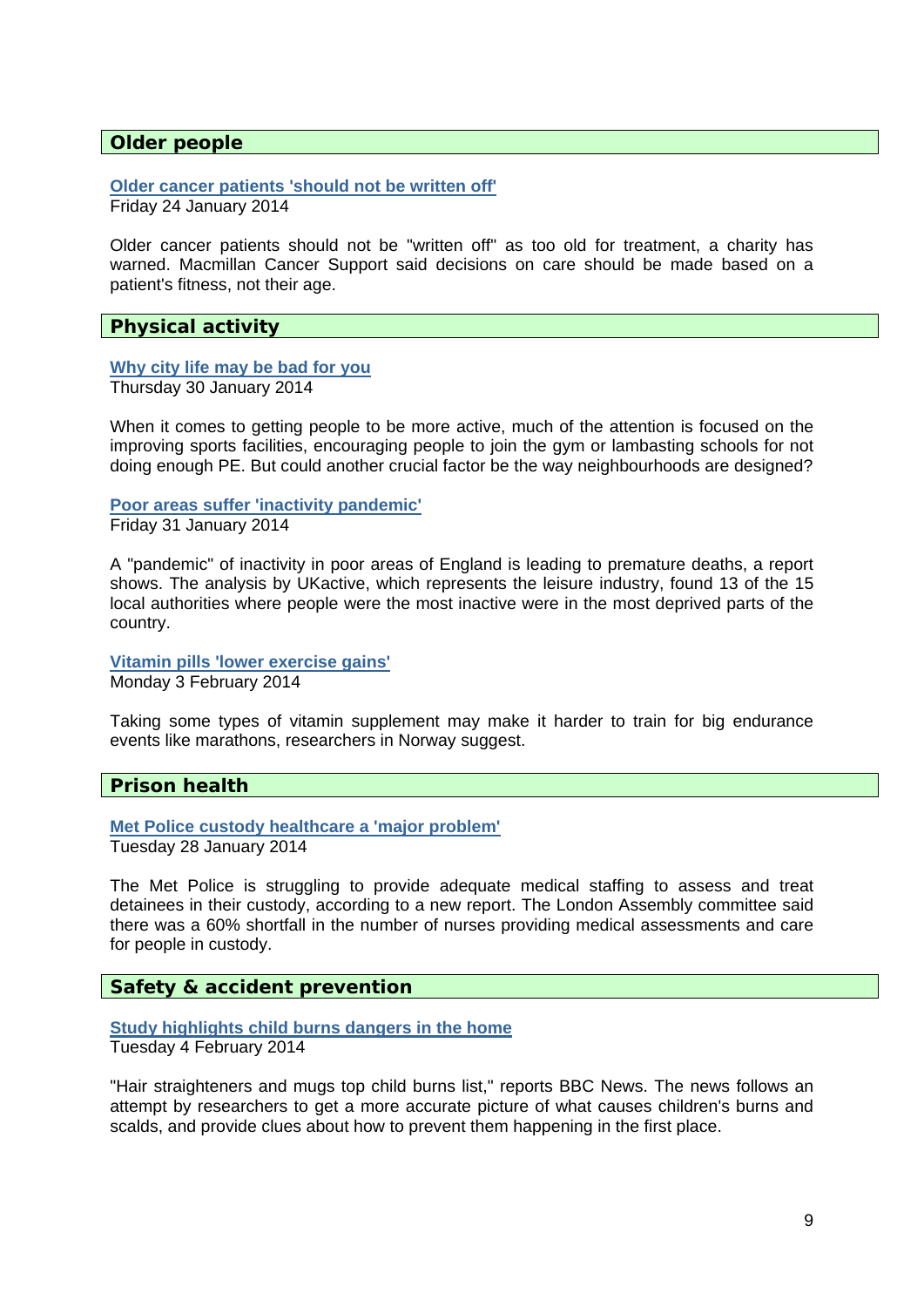# **Sexual health**

**[Can couples really get stuck together during sex?](http://www.bbc.co.uk/news/magazine-25827175)** Sunday 2 February 2014

It sounds like a scene from a trashy sex comedy. But stories of getting stuck during sex have been with us for centuries - and some of them might just be true. An emergency trip to hospital is never pleasant, but it's certainly not something you would want to happen after sex.

#### **Smoking**

**[NI charity: Ban e-cig sales to under-18s](http://www.bbc.co.uk/news/uk-northern-ireland-25902179)** Sunday 26 January 2014

A medical charity is calling for the Northern Ireland health minister to outlaw the sale of electronic cigarettes to people under 18 years.

**[E-cigarettes to be stubbed out for under-18s](http://www.bbc.co.uk/news/uk-25900542)**

Sunday 26 January 2014

Under-18s in England are to be banned from buying electronic cigarettes, the government has announced. Experts say it is not yet known what harm the tobacco-free devices could inflict and that their contents could be damaging young people's health.

**[Child car smoking ban proposal before Lords](http://www.bbc.co.uk/news/uk-politics-25939908)** Wednesday 29 January 2014

A Labour plan to ban smoking in cars carrying children is due to be put to a vote in the House of Lords later. Labour peers are to table an amendment to the Children and Families Bill detailing their proposal for England.

**[Mark Drakeford says e-cigarettes are 're-normalising' smoking](http://www.bbc.co.uk/news/uk-wales-26008450)** Sunday 2 February 2014

Health Minister Mark Drakeford said he fears that electronic cigarettes are "re-normalising" smoking and believes there is a case for tighter laws.

**[Nutt: E-cigs 'greatest health advance' since vaccines](http://www.bbc.co.uk/news/health-26036064)** Tuesday 4 February 2014

Getting all smokers to switch to electronic cigarettes would be the "greatest health advance since vaccinations," Professor David Nutt claims.

**Social & economic issues** 

**[Girls in parts of England can expect to live to over 100](http://www.bbc.co.uk/news/health-25917519)** Monday 27 January 2014

Girls born in parts of England can expect to live to over 100 for the first time, a report has found.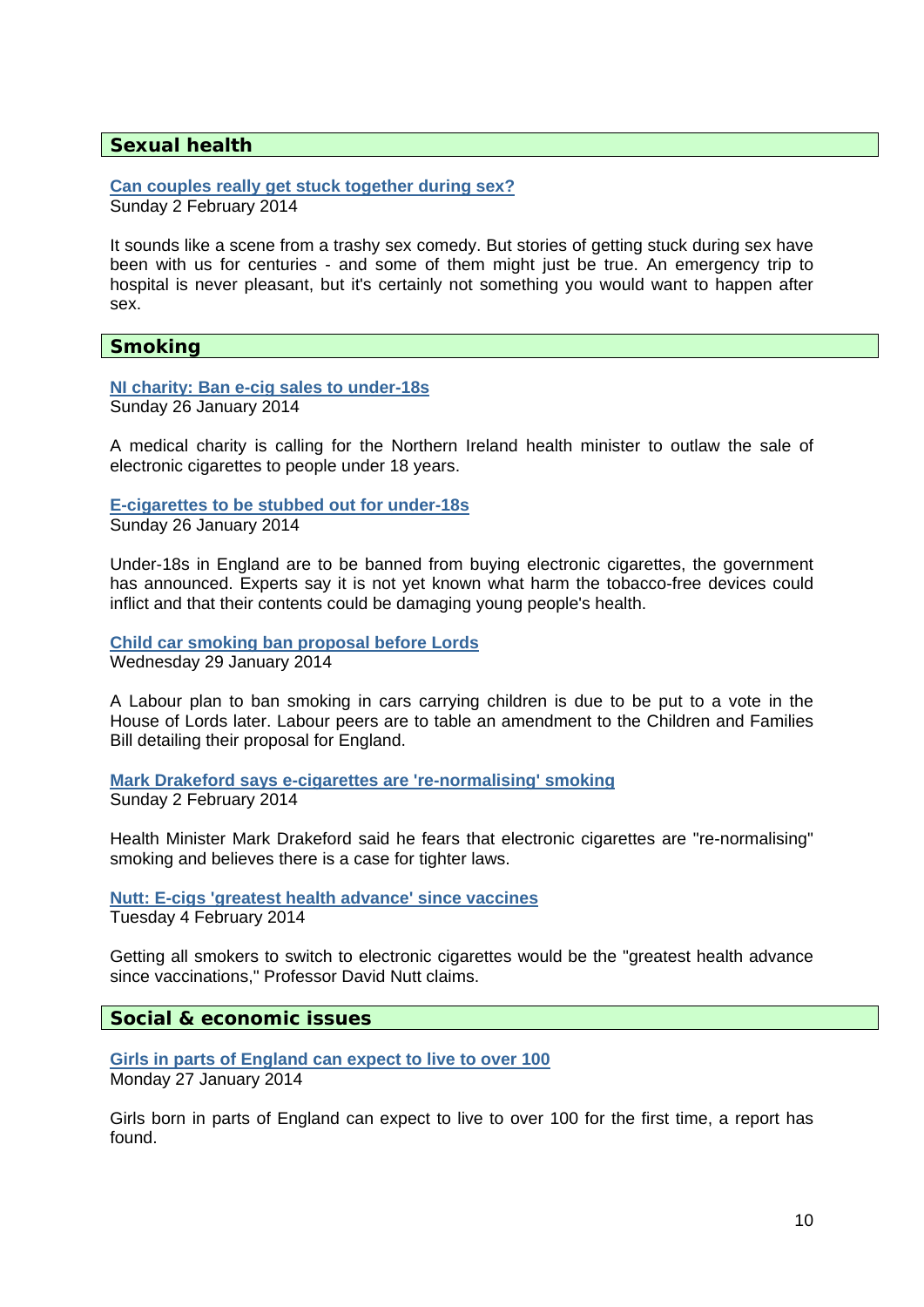# **[Catching the mother of all bed bugs](http://www.bbc.co.uk/news/education-25947072)**

Wednesday 29 January 2014

The ability of bed bugs to return so quickly after human attempts to get rid of them has been explained by University of Sheffield researchers.

#### **[Plastic surgery 'booming' in the UK](http://www.bbc.co.uk/news/health-25986840)** Monday 3 February 2014

There has been a dramatic increase in the popularity of plastic surgery in the UK, according to figures from the British Association of Aesthetic Plastic Surgeons (Baaps).

**['More under 18s are taking risks with illegal tattoos'](http://www.bbc.co.uk/news/uk-26013128)** Monday 3 February 2014

It is illegal for anyone under 18 to get a tattoo, but it is claimed more young people than ever are trying to break the law to get one.

## **Women's health**

#### **[Elderly breast cancer warning](http://www.bbc.co.uk/news/health-26014686)** Monday 3 February 2014

One in three breast cancers are in women over the age of 70, warns Public Health England (PHE). The organisation is launching a campaign telling elderly women "don't assume you're past it" and to get any changes in their breasts checked out.

#### **[Play to Cure: Smartphone games to fight breast cancer](http://www.bbc.co.uk/news/health-26009350)** Tuesday 4 February 2014

If you have ever wanted to help cure cancer, you might now be able to do so - with a spot of space-travel from the comfort of your own home. Scientists at Cancer Research UK have developed an intergalactic smartphone game to help them analyse the overwhelming reams of genetic data generated in recent studies.

#### **[Media hype blood clot risk of birth control pills](http://www.nhs.uk/news/2014/02February/Pages/Media-hype-blood-clot-risk-of-birth-control-pills.aspx)** Monday 3 February 2014

"Deadly risk of pill used by 1m women: Every GP in Britain told to warn about threat from popular contraceptive," reports the Mail Online. Combined hormonal contraceptives (or "the pill") are in the news after letters were sent to doctors to tell them about the latest evidence on the risk of thromboembolism (blood clots) associated with combined contraceptives.

# **Workplace health**

## **[Davos 2014: OECD highlights mental health in workplace](http://www.bbc.co.uk/news/business-25849291)**

Thursday 23 January 2014

The Organisation for Economic Cooperation and Development, OECD, is using the World Economic Forum to highlight the issue of stress in the workplace. The OECD says it is one of the key challenges - in the UK alone, nearly 500,000 people were off work for mental health reasons last year.